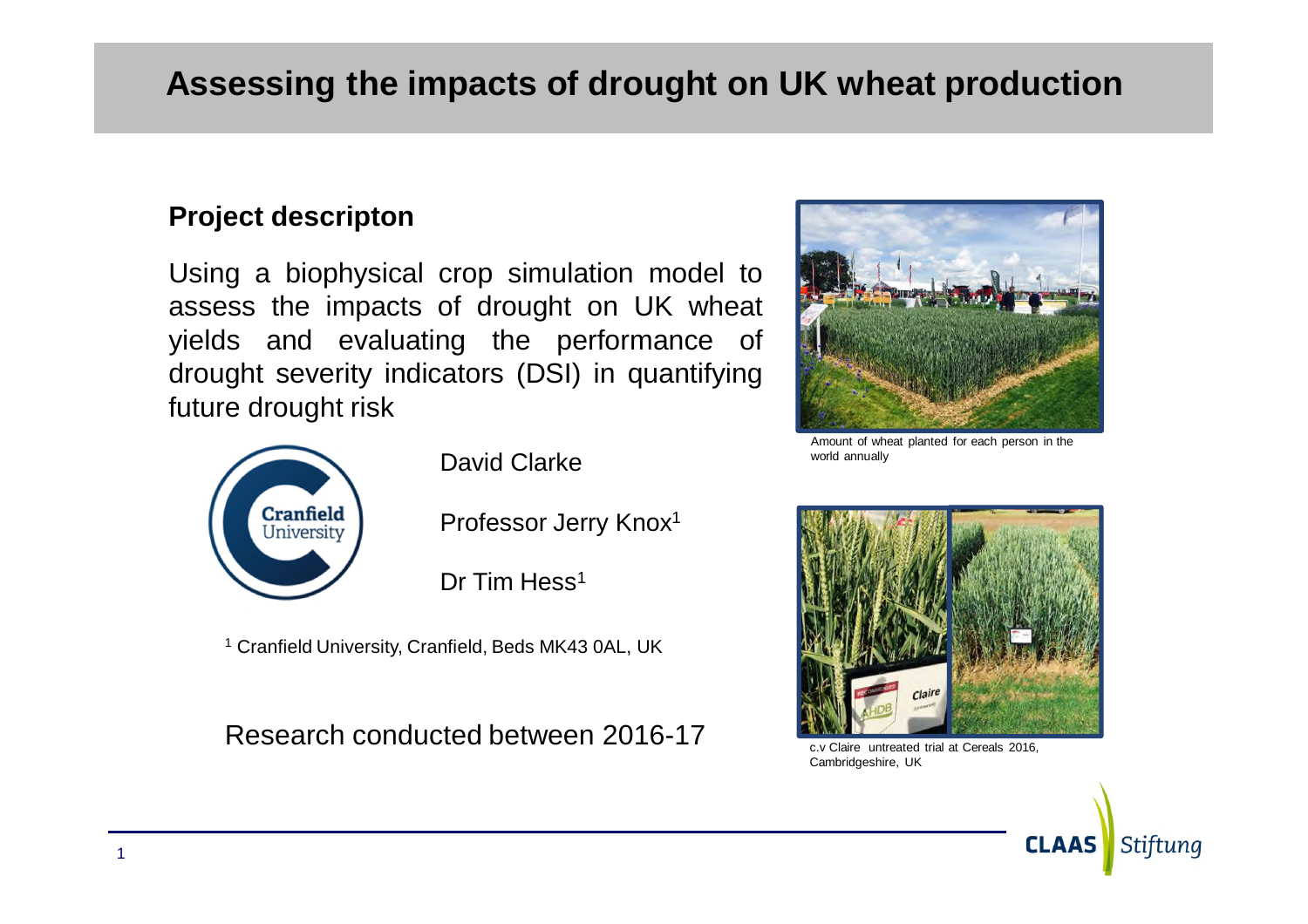## **Motivation**

- On average, 10 to 20% of total UK wheat production is lost due to drought (Foulkes et al., 2007)
- With the frequency and intensity of droughts expected to increase in future, an improved understanding of the impacts of drought and better systems for agricultural drought monitoring are required (Ilbery et al.,2013)
- Previous studies using national yield records have derived no significant relationship between wheat yields and commonly employed drought severity indices (DSI)



Figure 1 UK wheat yields (t ha-1) with reported drought and lodging years highlighted 1965-2015

National yield records are useful for assessing trends but too coarse for understanding regional climate impacts (Figure 1)

- Droughts often display a regional focus (Marsh et al., 2007)
- Losses occur through other pressures (e.g. disease, lodging, pests and waterlogging)m, and;
- Rapid increase in yields  $(1.2\% \, \text{yr}^{-1})$  (Mackay et al., 2011) over the 20th Century may mask drought impacts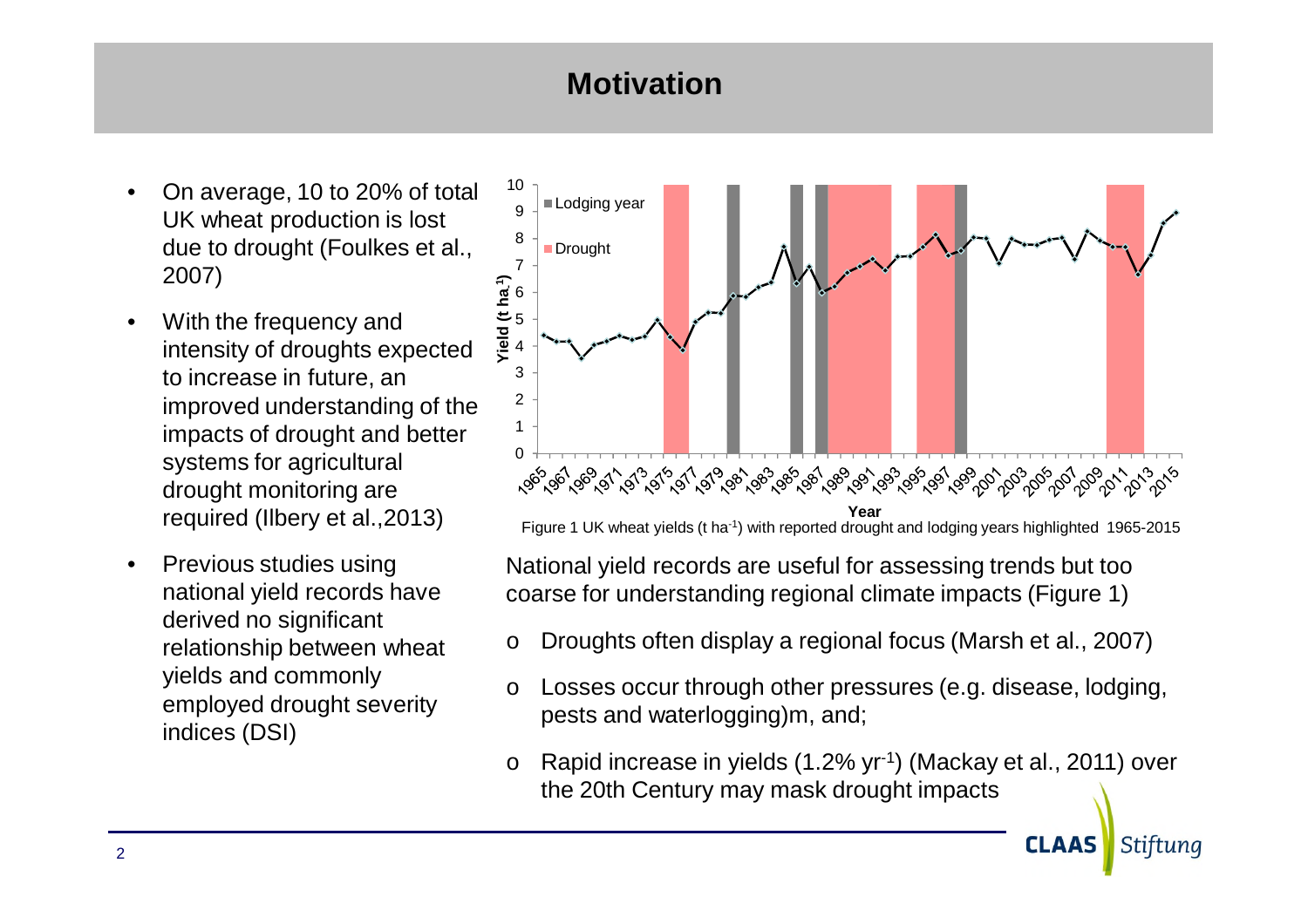## **Objectives**

#### **Using daily weather data for Cambridge (1911-2015)** (Figure 2)

- 1. Parameterise and validate Sirius wheat crop simulation model (Jamieson et al., 1998);
- 2. Simulate impacts of historic climate variability on UK wheat yield, and;
- 3. Assess performance of selected drought indices for drought management by the UK wheat and agricultural sector



Figure 2 Met station featured in climate record and 2 km gridded UK wheat crop area in 2010 (Source: EDINA, 2016)

#### **Cambridge** (52.20° N, 0.12° E)

- Situated in the heart of the UK's largest wheat producing region (East Anglia)
- Sufficient yield records (9) from the AHDB recommended list trials for validation(Figure 3)
- Driest region in the UK, making it appropriate for a drought study





Figure 3 Met weather station and 9 yield records used in validation (AHDB, 2016)

**CLAAS** 

Stiftung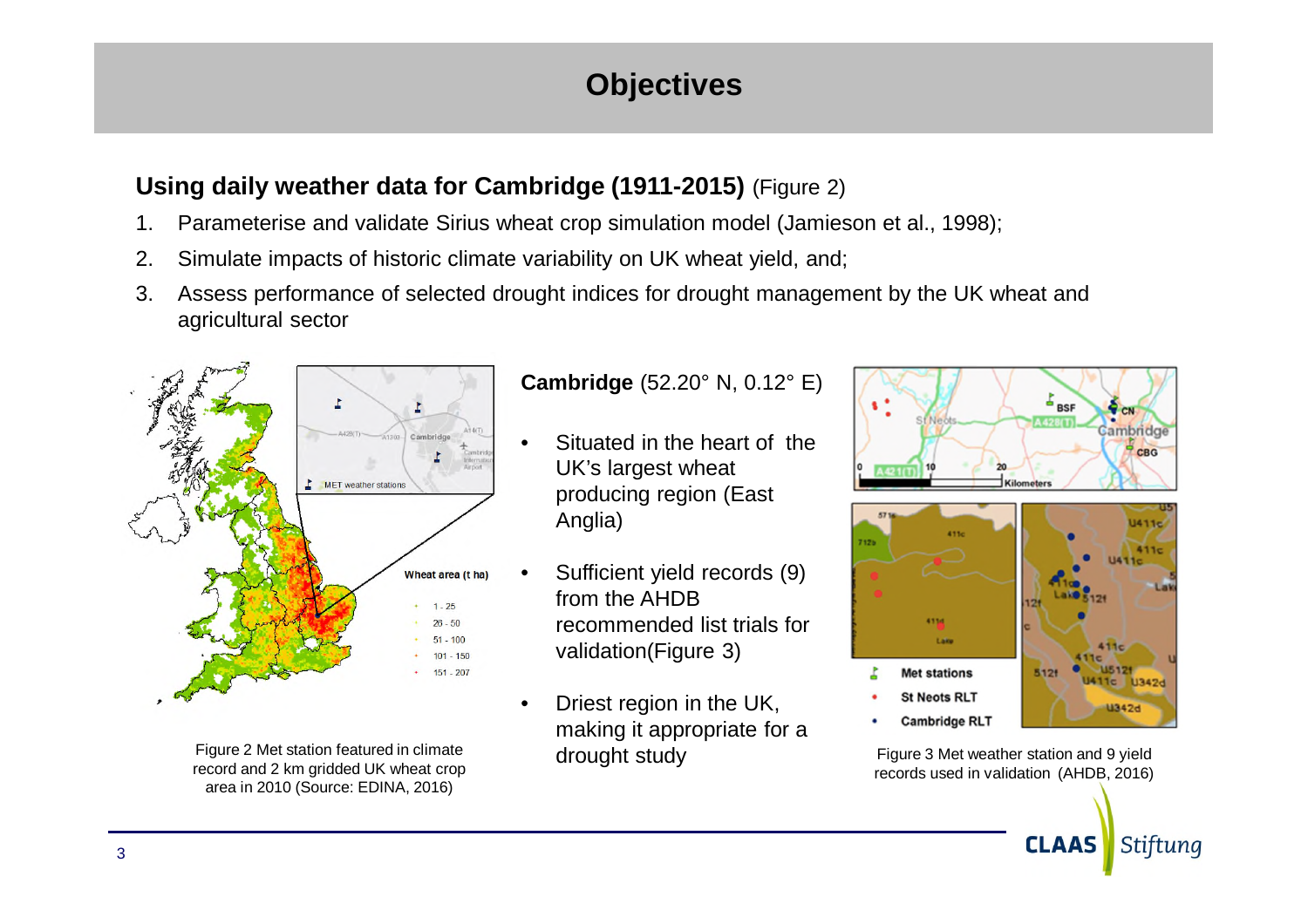## **Main findings – Drought severity indicators (DSI)**

|                     | SPEI   | SPI    | PDSI   | <b>SPEI</b> | SPI    | SPEI   | SPI    |                |                          |
|---------------------|--------|--------|--------|-------------|--------|--------|--------|----------------|--------------------------|
| <b>Harvest Year</b> | 9      | 9      | (9)    | 6           | 6      | з      | 3      | <b>PSMDmax</b> | Literature               |
| 1913                | $-0.6$ | $-0.7$ | $-1.0$ | $-0.5$      | $-0.9$ | $-0.6$ | $-1.2$ | 244            | (Cole and Marsh, 2006a)  |
| 1914                | $-1.1$ | $-0.8$ | $-2.2$ | $-0.7$      | $-0.2$ | $-0.4$ | $-0.3$ | 297            | (Cole and Marsh, 2006a)  |
| 1921                | $-2.2$ | $-2.9$ | $-6.2$ | $-2.2$      | $-2.9$ | $-2.0$ | $-2.4$ | 458            | (Cole and Marsh, 2006a)  |
| 1929                | $-1.5$ | $-1.6$ | $-2.4$ | $-1.4$      | $-1.2$ | $-1.1$ | $-1.2$ | 324            | (Cole and Marsh, 2006a)  |
| 1933                | $-1.7$ | $-1.6$ | $-2.5$ | $-1.4$      | $-0.7$ | $-1.6$ | $-1.0$ | 339            | (Cole and Marsh, 2006a)  |
| 1934                | $-2.0$ | $-2.7$ | $-6.3$ | $-1.4$      | $-1.3$ | $-1.3$ | $-0.9$ | 361            | (Cole and Marsh, 2006a)  |
| 1935                | $-0.7$ | $-0.1$ | $-3.0$ | $-1.2$      | $-1.0$ | $-1.4$ | $-0.8$ | 321            |                          |
| 1938                | $-1.3$ | $-1.6$ | $-2.6$ | $-1.4$      | $-2.0$ | $-0.7$ | $-1.1$ | 331            | (Cole and Marsh, 2006a)  |
| 1940                | $-1.0$ | $-0.6$ | $-2.0$ | $-1.0$      | $-0.6$ | $-1.3$ | $-1.4$ | 325            |                          |
| 1942                | $-1.0$ | $-1.0$ | $-2.1$ | $-1.0$      | $-0.8$ | $-0.6$ | $-0.5$ | 289            |                          |
| 1943                | $-1.3$ | $-1.1$ | $-3.4$ | $-1.6$      | $-1.8$ | $-0.9$ | $-1.1$ | 372            | (Cole and Marsh, 2006a)  |
| 1944                | $-1.5$ | $-2.0$ | $-6.0$ | $-1.1$      | $-1.3$ | $-0.2$ | $-0.5$ | 330            | (Cole and Marsh, 2006a)  |
| 1945                | $-1.3$ | $-1.4$ | $-3.0$ | $-1.1$      | $-1.0$ | $-0.4$ | $-0.5$ | 301            |                          |
| 1947                | $-0.5$ | $-0.1$ | $-1.6$ | $-0.6$      | 0.1    | $-1.0$ | $-0.6$ | 328            | (Cole and Marsh, 2006a)  |
| 1949                | $-1.4$ | $-0.9$ | $-0.7$ | $-1.0$      | $-0.4$ | $-1.0$ | $-0.3$ | 288            | (Cole and Marsh, 2006a)  |
| 1952                | $-1.0$ | $-0.5$ | $-1.5$ | $-0.7$      | 0.0    | $-0.6$ | $-0.4$ | 291            |                          |
| 1955                | $-0.8$ | $-0.6$ | $-1.4$ | $-1.0$      | $-0.8$ | $-1.1$ | $-0.8$ | 287            | (Cole and Marsh, 2006a)  |
| 1957                | $-0.9$ | $-0.6$ | $-2.3$ | $-1.0$      | $-1.0$ | $-0.2$ | 0.0    | 282            |                          |
| 1961                | $-0.6$ | $-0.5$ | $-1.8$ | $-1.1$      | $-1.3$ | $-0.6$ | $-0.6$ | 298            |                          |
| 1972                | $-0.8$ | $-1.6$ | $-2.0$ | $-0.6$      | $-1.3$ | $-0.6$ | $-1.4$ | 252            | (Cole and Marsh, 2006a)  |
| 1973                | $-1.1$ | $-1.1$ | $-4.5$ | $-0.6$      | $-0.4$ | $-0.7$ | $-0.4$ | 244            | (Cole and Marsh, 2006a)  |
| 1975                | $-0.5$ | 0.1    | $-1.7$ | $-0.1$      | 0.4    | $-1.8$ | $-1.7$ | 326            | (Cole and Marsh, 2006a)  |
| 1976                | -2.2   | $-2.9$ | -6.6   | $-2.0$      | -2.2   | $-2.2$ | $-1.5$ | 450            | (Cole and Marsh, 2006a)  |
| 1983                | 0.3    | 0.1    | $-0.8$ | 0.3         | 0.3    | $-1.1$ | $-1.4$ | 233            | (Wreford and Adger, 2011 |
| 1989                | $-1.4$ | $-0.9$ | $-2.6$ | $-1.2$      | $-0.5$ | $-1.3$ | $-0.7$ | 339            | (Cole and Marsh, 2006a)  |
| 1990                | $-1.1$ | $-0.5$ | $-3.6$ | $-1.9$      | $-2.8$ | $-1.6$ | $-2.0$ | 405            | (Cole and Marsh, 2006a)  |
| 1991                | 0.0    | $-0.4$ | $-2.8$ | 0.3         | 0.0    | 0.5    | 0.5    | 181            | (Cole and Marsh, 2006a)  |
| 1994                | $-0.3$ | $-0.1$ | $-1.9$ | $-0.8$      | $-1.0$ | $-1.6$ | $-2.2$ | 308            |                          |
| 1995                | $-1.4$ | $-1.0$ | $-3.5$ | $-1.9$      | $-2.4$ | $-2.0$ | $-2.5$ | 417            | (Cole and Marsh, 2006a)  |
| 1996                | $-1.0$ | $-1.2$ | $-3.5$ | $-1.2$      | $-1.8$ | $-0.9$ | $-0.5$ | 336            | (Cole and Marsh, 2006a)  |
| 1997                | $-0.7$ | $-0.3$ | $-2.3$ | $-0.2$      | 0.4    | 1.0    | 1.4    | 229            | (Cole and Marsh, 2006a)  |
| 2000                | 0.3    | 0.2    | 0.6    | 0.4         | 0.2    | $-0.5$ | $-1.0$ | 179            |                          |
| 2003                | $-0.9$ | $-0.6$ | $-1.8$ | $-1.4$      | $-1.4$ | $-0.9$ | $-0.7$ | 338            | (Wreford and Adger, 2011 |
| 2005                | $-0.9$ | $-1.1$ | $-2.4$ | $-0.5$      | $-0.6$ | $-0.2$ | $-0.1$ | 244            | (Wreford and Adger, 2011 |
| 2006                | $-1.1$ | $-1.1$ | 0.5    | $-0.6$      | $-0.3$ | $-0.9$ | $-0.3$ | 263            | (Wreford and Adger, 2011 |
| 2011                | $-1.5$ | $-1.5$ | $-3.2$ | $-1.5$      | $-1.6$ | 0.0    | 0.1    | 353            | (Kendon et al., 2013)    |
| Classification      | %      | %      | %      | %           | %      | %      | %      |                |                          |
|                     | 2.9    | 3.8    | 4.8    | 1.9         | 4.8    | 2.9    | 3.8    |                | (SPI, SPEI and PDSI)     |
| Extreme             |        |        |        |             |        |        |        |                | Extreme drought          |
| Severe              | 3.8    | 4.8    | 6.7    | 3.8         | 2.9    | 3.8    | 1.9    |                | Severe drought           |
| Moderate            | 13.5   | 7.7    | 12.5   | 15.4        | 9.6    | 8.7    | 8.7    |                | Moderate drought         |

Figure 4 Analysis of DSI on agricultural relevant time steps (3, 6 and 9 months) from August (harvest)

Four commonly used DSI were calculated on various time-steps:

- **SPI** (Standardized Precipitation Index), 1-12 months
- **SPEI** (Standardized Precipitation and Evaporation index), 1-12 months
- **PDSI** (Palmer Drought Severity Indices) Monthly
- **PSMD** (Potential Soil Moisture Deficit), Maximum
- Despite the humid climate, one or more of the DSI, identified a 'moderate' drought in 30 of the 104 year weather record
- Droughts occur at varying magnitudes. The majority of the reported UK droughts (Cole and Marsh., 2006) were identified (i.e. 1921, 1934 and 1976)
- For some years, the DSI are in agreement (e.g. 1921, 1934, 1976 and 2011). However, years such as 1972 and 1990 show markedly different classifications between the DSI

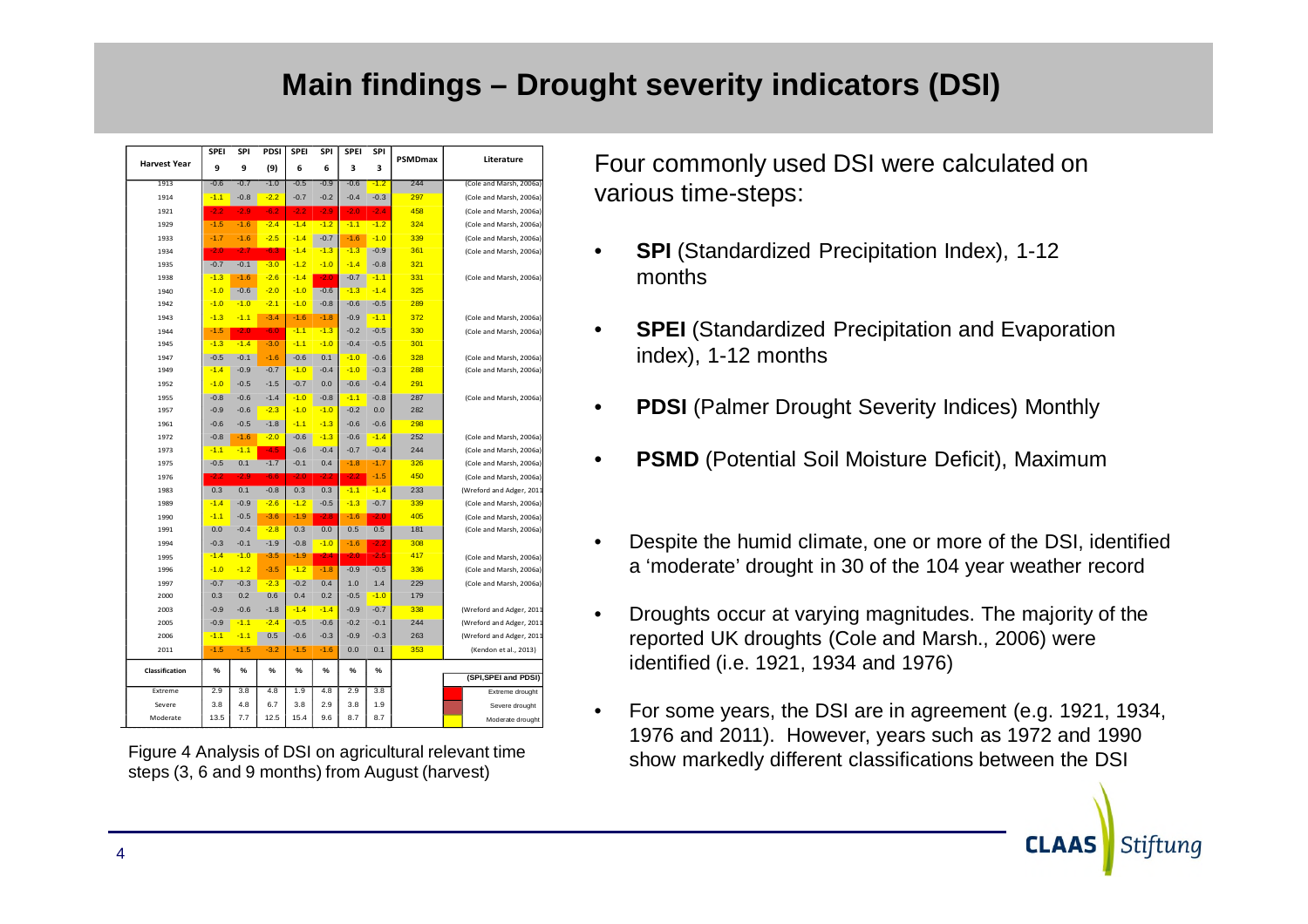### **Main findings – biophysical crop modelling**

2 1

 $\overline{\phantom{a}}$ J  $\setminus$ 



| <b>Statistic</b>                          | <b>RLT site</b> |                 |                 |
|-------------------------------------------|-----------------|-----------------|-----------------|
|                                           | Cambridge       | <b>St Neots</b> | <b>Combined</b> |
| Number of samples (n)                     | 5               | 4               | 9               |
| Mean yield observed (t ha <sup>-1</sup> ) | 10.06           | 9.78            | 9.93            |
| Mean yield simulated (t ha-1)             | 10.24           | 9.73            | 10.01           |
| RMSE $(t \text{ ha}^{-1})$                | 0.55            | 1.6             | 1.14            |
| RRMSE (%)                                 | 5.48            | 16.34           | 11.49           |

Sirius (Jamieson et al., 1998) simulated yields to a 'good' level of accuracy (RRMSE=11.49%)

RRMSE: <10% = excellent, 10-20% = good, 20- 30% = fair and >30% = Poor( Jamieson, 1991)



• Water limited (WL) and Potential yield (PO) were simulated using the Cambridge weather data (1911-2015)

**Yield loss = PO-WL**

• Historic simulated yields showed the droughts of 1921, 1976 and 2010 as being the most detrimental to wheat yield

| Year | Yield loss (%) |
|------|----------------|
| 1921 | 37.7           |
| 1934 | 24.1           |
| 1942 | 24.7           |
| 1943 | 15.2           |
| 1944 | 21.2           |
| 1949 | 17.6           |
| 1957 | 21.3           |
| 1976 | 28.9           |
| 1995 | 17.0           |
| 1996 | 23.0           |
| 2010 | 32.4           |
| 2011 | 19.4           |
|      |                |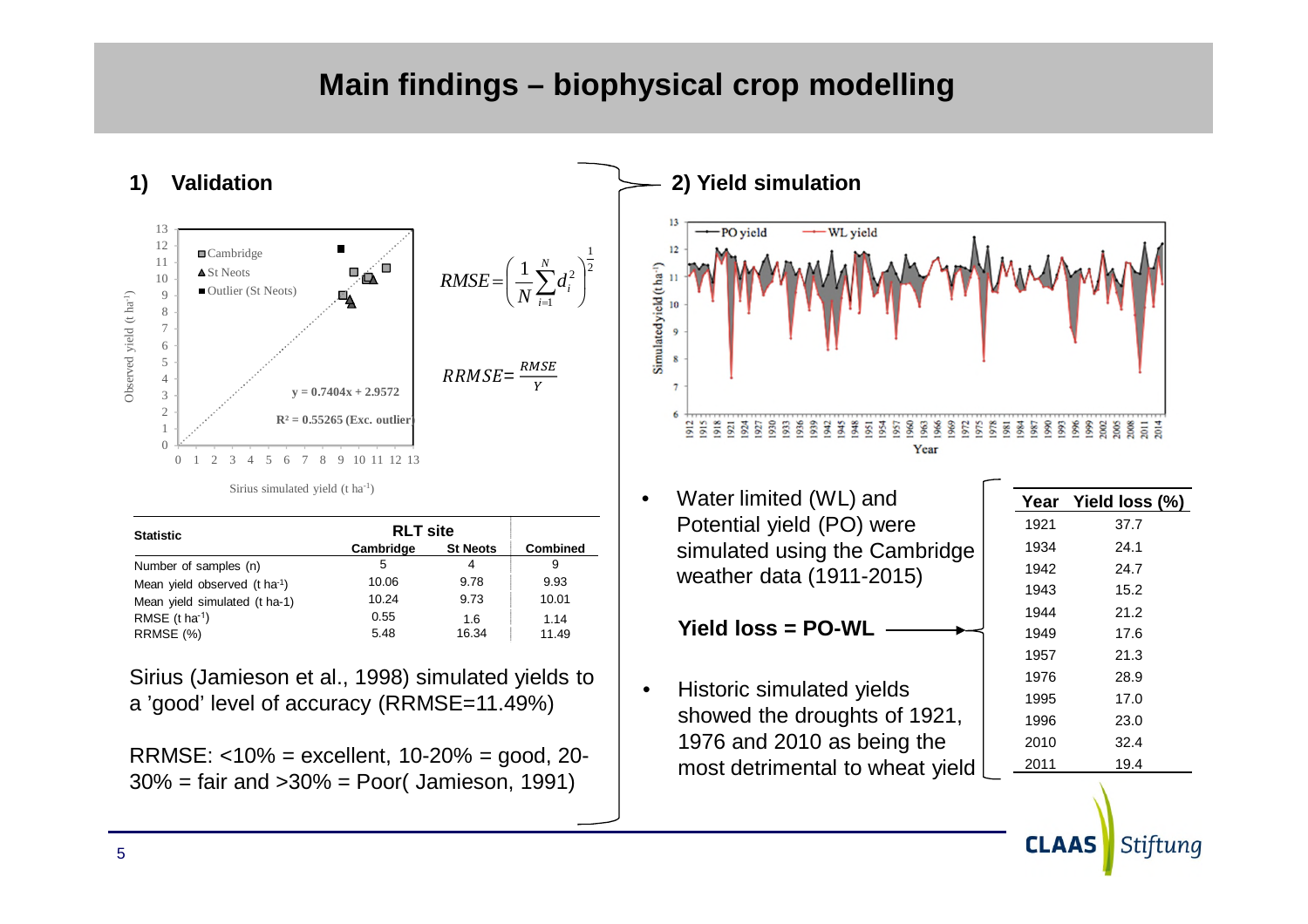## **Main findings – biophysical crop modelling and DSI**

Non-parametric Spearman's Rho coefficient (p<0.05) applied to the simulated wheat yields and DSI on various time-steps (number of months lag)

| <b>SPI</b> | No. months lag |                |      |                      |                                                                        |           |      |                            |      |                   |                        |      |  |
|------------|----------------|----------------|------|----------------------|------------------------------------------------------------------------|-----------|------|----------------------------|------|-------------------|------------------------|------|--|
|            |                |                |      |                      |                                                                        | 6         |      | 8                          | 9    | 10                | 11                     | 12   |  |
| SEP        |                |                |      |                      | 0.00 -0.07 -0.08 -0.09 -0.07 -0.06 -0.05 -0.05 -0.07 -0.11 -0.08 -0.09 |           |      |                            |      |                   |                        |      |  |
| OCT(S)     | 0.06           | 0.01           |      |                      | -0.03 -0.03 -0.03 0.00 -0.01 -0.01 -0.03 -0.07 -0.04 -0.07             |           |      |                            |      |                   |                        |      |  |
| NOV        |                | $-0.03 - 0.04$ |      |                      | 0.00 -0.05 -0.05 -0.04 -0.02 -0.01 -0.03 -0.04 -0.08 -0.06             |           |      |                            |      |                   |                        |      |  |
| DEC        | 0.00           | 0.02           |      |                      | 0.02 0.07 0.00 -0.04 -0.02 -0.03 0.00 0.00                             |           |      |                            |      |                   | $0.00 - 0.01$          |      |  |
| <b>JAN</b> |                |                |      |                      | -0.12 -0.08 -0.07 -0.08 -0.03                                          | 0.01      | 0.02 | 0.01                       |      |                   | 0.00 -0.01 -0.02 -0.01 |      |  |
| FEB        | 0.04           | 0.11           |      |                      | 0.08 0.06 0.09                                                         |           |      | 0.06 0.00 -0.01 -0.01 0.01 |      |                   | 0.02                   | 0.02 |  |
| MAR        | 0.02           | 0.05           | 0.09 |                      | 0.06 0.05                                                              | 0.07      | 0.03 | $-0.01 - 0.01 - 0.02$      |      |                   | 0.00                   | 0.01 |  |
| <b>APR</b> | 0.35           | 0.25           |      | $0.26$ $0.28$ $0.23$ |                                                                        | 0.18 0.21 |      | 0.14                       | 0.10 | 0.09              | 0.09                   | 0.09 |  |
| MAY        | 0.25           |                |      |                      | 0.43 0.37 0.38 0.38 0.33 0.25 0.26                                     |           |      |                            |      | $0.22 \quad 0.15$ | $0.14$ $0.13$          |      |  |
| <b>JUN</b> | 0.39           |                |      |                      | 0.46 0.57 0.49 0.49 0.51 0.47 0.37 0.37 0.31                           |           |      |                            |      |                   | 0.24                   | 0.24 |  |
| <b>JUL</b> | 0.32           | 0.51           |      | $0.53$ $0.62$ $0.58$ |                                                                        | 0.57      | 0.60 | 0.57                       | 0.46 | 0.46              | 0.41                   | 0.34 |  |
| AUG (H)    | 0.19           |                | 0.49 | 0.53                 |                                                                        | 0.62      | 0.60 | 0.62 0.58 0.51             |      |                   | 0.50                   | 0.45 |  |



| SPEI       | No. months lag |         |                     |                                                             |                                          |             |                                         |                      |      |      |                                         |               |  |
|------------|----------------|---------|---------------------|-------------------------------------------------------------|------------------------------------------|-------------|-----------------------------------------|----------------------|------|------|-----------------------------------------|---------------|--|
|            |                |         | $\mathbf{\hat{z}}$  | ۷                                                           | ς                                        | 6           | 7                                       | 8                    | 9    | 10   |                                         | $11 \quad 12$ |  |
| SEP        | 0.00           | $-0.09$ |                     | 0.09 0.10 0.09 0.08 0.05 0.04 0.04 0.06 0.04 0.05           |                                          |             |                                         |                      |      |      |                                         |               |  |
| OCT (S)    | 0.05           | $-0.02$ |                     | -0.05 -0.04 -0.06 -0.03 -0.01 -0.01 -0.01 -0.02 -0.01 -0.04 |                                          |             |                                         |                      |      |      |                                         |               |  |
| NOV        | 0.03           | 0.04    |                     | -0.02 -0.06 -0.07 -0.07 -0.04 -0.02 -0.01 -0.02 -0.03 -0.01 |                                          |             |                                         |                      |      |      |                                         |               |  |
| DEC        | 0.00           | 0.02    | 0.01                |                                                             | 0.05 -0.04 -0.07 -0.06 -0.06 -0.03 -0.01 |             |                                         |                      |      |      | 0.01                                    | $-0.01$       |  |
| JAN        | 0.07           | $-0.06$ | $-0.05$             | $-0.05$                                                     | 0.01                                     | 0.05        | 0.04                                    | 0.05                 | 0.03 | 0.00 | $-0.01 - 0.01$                          |               |  |
| FEB        | 0.00           | 0.06    | 0.03                | 0.03                                                        | 0.05                                     |             | $-0.02$ $-0.04$ $-0.04$ $-0.05$ $-0.03$ |                      |      |      | $-0.01$                                 | 0.00          |  |
| <b>MAR</b> | 0.01           |         | $-0.02$ $0.04$ 0.00 |                                                             |                                          |             |                                         |                      |      |      | 0.01 0.03 0.01 0.05 0.05 0.06 0.03 0.00 |               |  |
| <b>APR</b> | 36             | 0.24    | 0.23                | $0.25 -$                                                    | 0.21                                     | 0.16        |                                         | $0.17$ $0.11$ $0.07$ |      |      | 0.04 0.04 0.04                          |               |  |
| MAY        | 0.21           | 0.39    | 0.32                | 0.31                                                        | 0.33                                     | 0.30        | 0.22                                    | 0.23                 | 0.16 | 0.12 |                                         | $0.10$ $0.08$ |  |
| JUN        | 0.41           | 0.44    | 0.53                | 0.46                                                        |                                          | $0.45$ 0.46 | 0.42                                    | 0.35                 | 0.33 | 0.27 | 0.22                                    | 0.20          |  |
| <b>JUL</b> | 0.41           | 0.58    | 0.58                | 0.65                                                        | 0.60                                     | 0.58        | 0.59                                    | 0.56                 | 0.48 | 0.48 | 0.40                                    | 0.34          |  |
| AUG (H)    | 0.24           | 0.42    | 0.56                | 0.57                                                        | 0.631                                    | 0.60        | 0.58                                    |                      |      |      | 0.59 0.57 0.52 0.51                     | 0.46          |  |

#### \*\*\*

Results show DSI have a significant relationship to simulated wheat yields. However, variance in the strength and timing of the correlations between different DSI is apparent \*\*\*

- On time steps before April, all DSI showed no significant correlation to simulated yields
- Although not significant (*p=0.13*) the PDSI showed a stronger correlation in March than the other DSI
- DSI correlations strengthen from April peaking in July or August. These time steps include early stem extension (April), flowering (June) and grain filling (June-July) particularly drought sensitive stages
- PDSI showed the weakest correlation (0.55)
- SPI and SPEI do not differ considerably in their correlations with yield
- SPI requires fewer parameters making it potentially more suited for UK drought monitoring in wheat